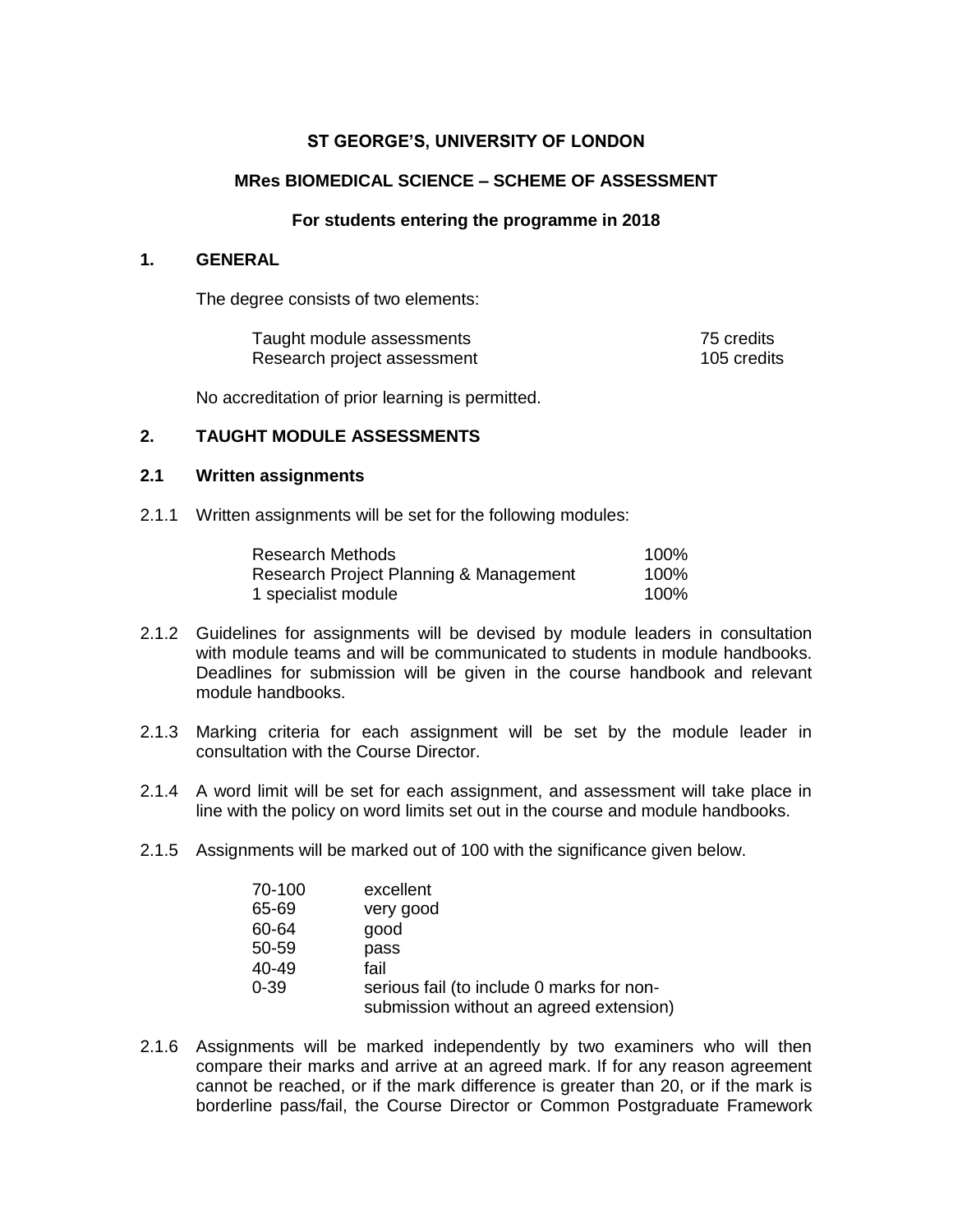Director will allocate the mark or a new marker and the work will also be sent to a visiting examiner for review.

- 2.1.7 Candidates who receive a mark of >50% for an assignment will pass that assignment.
- 2.1.8 Candidates who receive a mark of <49% for an assignment at first attempt will fail that assignment and will be given a deadline for re-submission, normally four weeks after receiving the fail mark. Marks for re-submissions will be capped at 50%. An External Examiner will be asked to review both attempts before marks are confirmed by the Board of Examiners.
- 2.1.9 Candidates must submit all written assignments. Submissions must be a serious attempt in each case and the examiners reserve the right to reject trivial submissions. Candidates who fail to submit work within reasonable time limits may fail the degree and their registration may be terminated at the examiners' discretion.

### **2.2 Research Methods module (15 credits)**

- 2.2.1 This module will be assessed by a research proposal which will be marked using the scale given in 2.1.5 and using the same methods for marking and resubmission as outlined in 2.1.5-2.1.8.
- 2.2.2 Before provisional grades are issued to students marks will be internally moderated by the Common Postgraduate Framework Director to ensure parity with other postgraduate courses.
- 2.2.3 Candidates must pass this module before proceeding to the Research Project module, and therefore the degree overall.

### **2.3 Specialist modules (30 credits each)**

2.3.1 Candidates will be required to pass one specialist module from the following list:

Infection & Immunity Antimicrobial Resistance Global Health Diseases Reproduction & Development Molecular Mechanisms of Cancer

2.3.2 The module will be assessed by two elements:

| Written assignment | 70% |
|--------------------|-----|
| Presentation       | 30% |

2.3.2 Each module will be assessed by a written assignment (assessed as outlined in 2.1.5-2.1.8) and a presentation (assessed as outlined in  $2.6.1 - 2.6.8$ )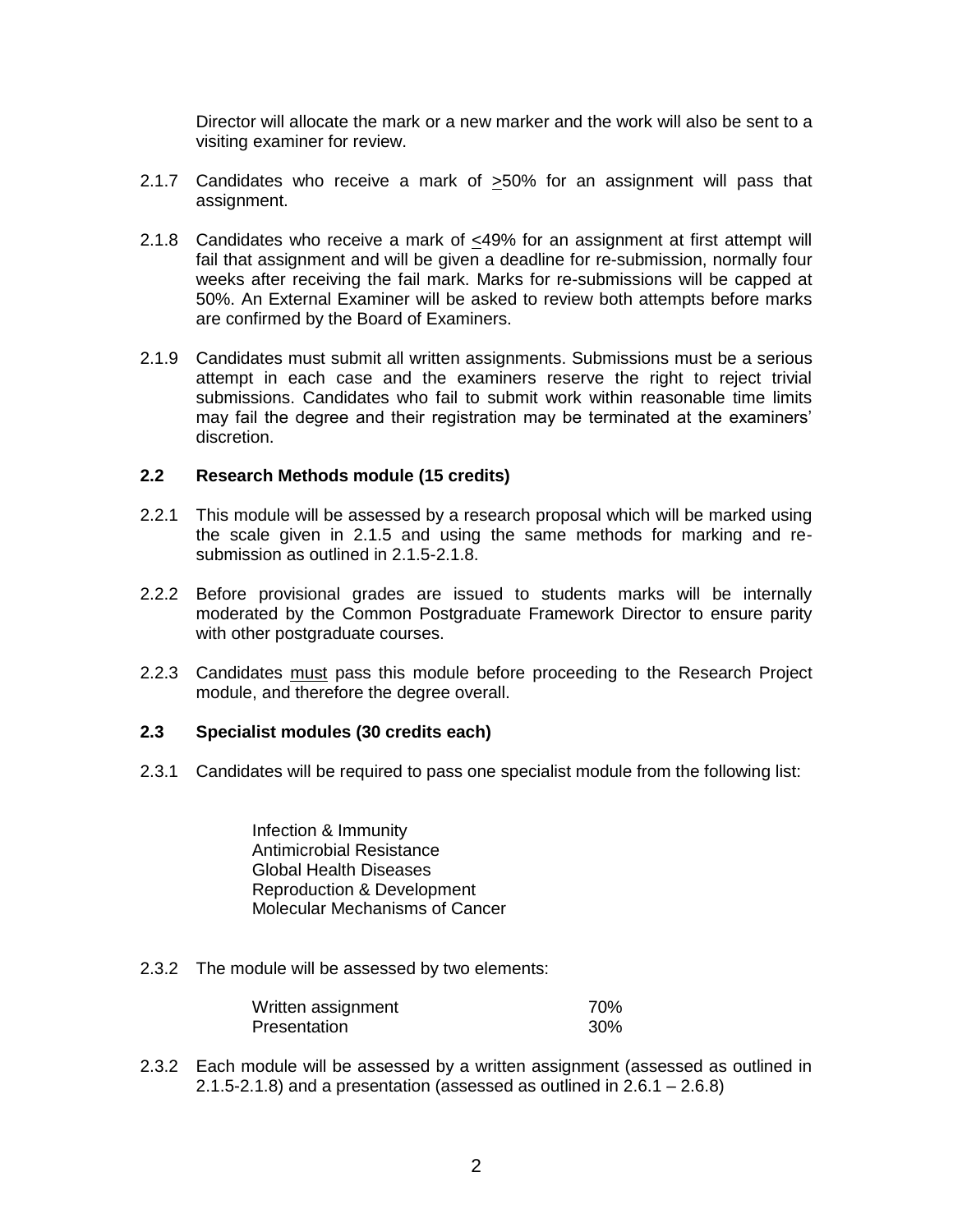- 2.3.3 Guidelines and marking criteria for the written assignment and presentation will be given in the Specialist module handbook.
- 2.3.4 Candidates make their presentations on the day specified in the Course Handbook and will be given a timetabled slot in which to present their research papers and answer questions from staff and students.
- 2.3.5 Presentations will be marked independently by at least two examiners using the criteria given in the Specialist Module handbook and the process outlined in 2.1.6-2.1.8 above. Markers will allocate a mark out of 100 with the significance given in 2.1.5 above. The mark for the presentation will be multiplied by 0.3 for the purposes of assessing its contribution to the Specialist Module mark.
- 2.3.6 Written assignments will be marked independently by two examiners using criteria set by the Course Director and assessed as outlined in 2.1.5-2.1.8. Markers will allocate a mark out of 100 with the significance given in 2.1.5. The mark for the presentation will be multiplied by 0.7 for the purposes of assessing its contribution to the Specialist Module mark.
- 2.3.7 Candidates who achieve a mark of >49.5% will be deemed to have passed the module.
- 2.3. Candidates who fail the assignment at first attempt will be able to make a second attempt. Candidates who fail the assessment at second attempt will fail the module.

### **2.4 Statistics module (15 credits)**

- 2.4.1 The module will be assessed by a one-hour ten minute unseen written examination held in the spring term. This will consist of one question made up of a data interpretation exercise with a number of constituent parts. An External Examiner will review the draft examination paper before the examination is held.
- 2.4.2 The paper will be marked out of 100 with the significance given in 2.1.5 above.
- 2.4.3 The paper will be marked by two examiners who will then compare their marks and arrive at an agreed mark. If for any reason agreement cannot be reached a third marker with relevant expertise will be asked to allocate the mark.
- 2.4.4 Marks for parts of the question will be added together and transformed to give a mark out of 100. Figures will be adjusted to a whole number, 0.5 being adjusted upwards.
- 2.4.5 Candidates who achieve a mark of  $\geq$ 50% will pass the examination and the module.
- 2.4.6 Candidates who achieve <49% at first attempt will be able to re-sit on the next occasion when the examination is held, normally in May. Marks for re-sit attempts will be capped at 50%.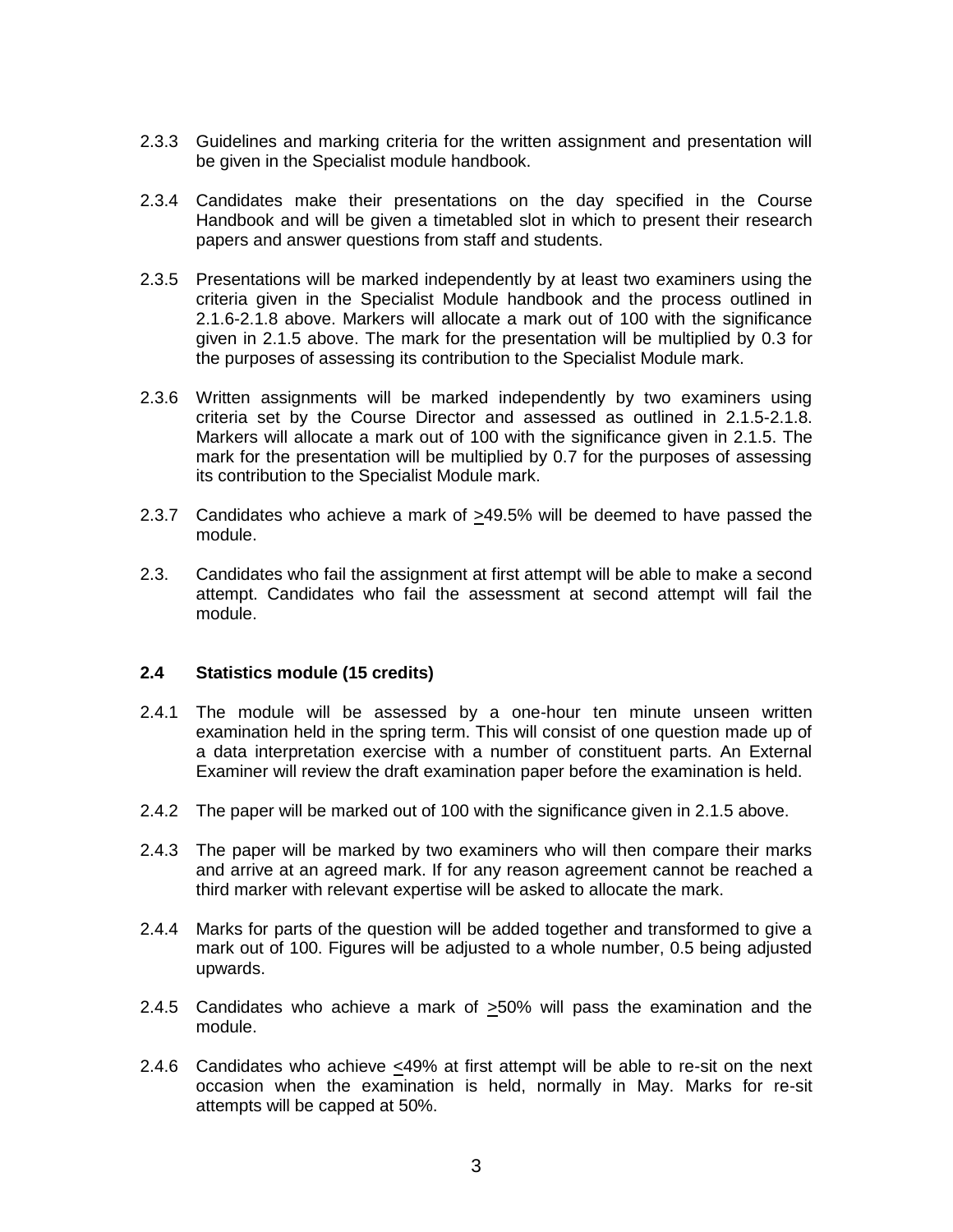### **2.5 Presentations**

Presentations will be set for the following modules:

Specialist module Research project

- 2.5.1 Presentations will be assessed for the Specialist Module in relation to a critical analysis of a research paper. Students will be asked to provide a copy of slides used for subsequent review by examiners and examiners will be invited to attend the presentations
- 2.5.2 Guidelines for the Specialist Module presentation will be prepared by the Course Director. These will be communicated to students in the e handbook.
- 2.5.3 Presentations will be assessed for the Research Project module in relation to the poster. Students will be asked to provide a copy of slides used for subsequent review by examiners and examiners will be invited to attend the presentations.
- 2.5.4 Guidelines for the Research Project presentation will be prepared by the Course Director. These will be communicated to students in the module handbook.
- 2.5.5 The presentations will be assessed using the criteria given in the relevant module handbook.
- 2.5.6 The presentation will be marked independently by at least two examiners who will confer to agree a final mark. The object of the examiners shall be to award a percentage mark with the significance given in 2.1.5.
- 2.5.7 Candidates who achieve >50% will pass the presentation.
- 2.5.8 Candidates who achieve <49% at first attempt will be able to make a second attempt. This may be a paper submission if the presentation element has been deemed satisfactory at first attempt. This would normally be expected within 4 weeks of notification of the fail. If the presentation overall is unsatisfactory, a resit presentation session will be arranged with a small audience of staff at a convenient time. Marks for second attempts will be capped at 50%.

## **3. RESEARCH PROJECT (105 credits)**

- 3.1 Candidates will be allocated individual supervisors during the autumn term who will help them to develop a suitable protocol and undertake work on the project from January onwards.
- 3.2 The module will be assessed by three elements:

| Presentation of a poster           | <b>20%</b> |
|------------------------------------|------------|
| Report from supervisor             | 10%        |
| Dissertation (15,000-25,000 words) | 70%        |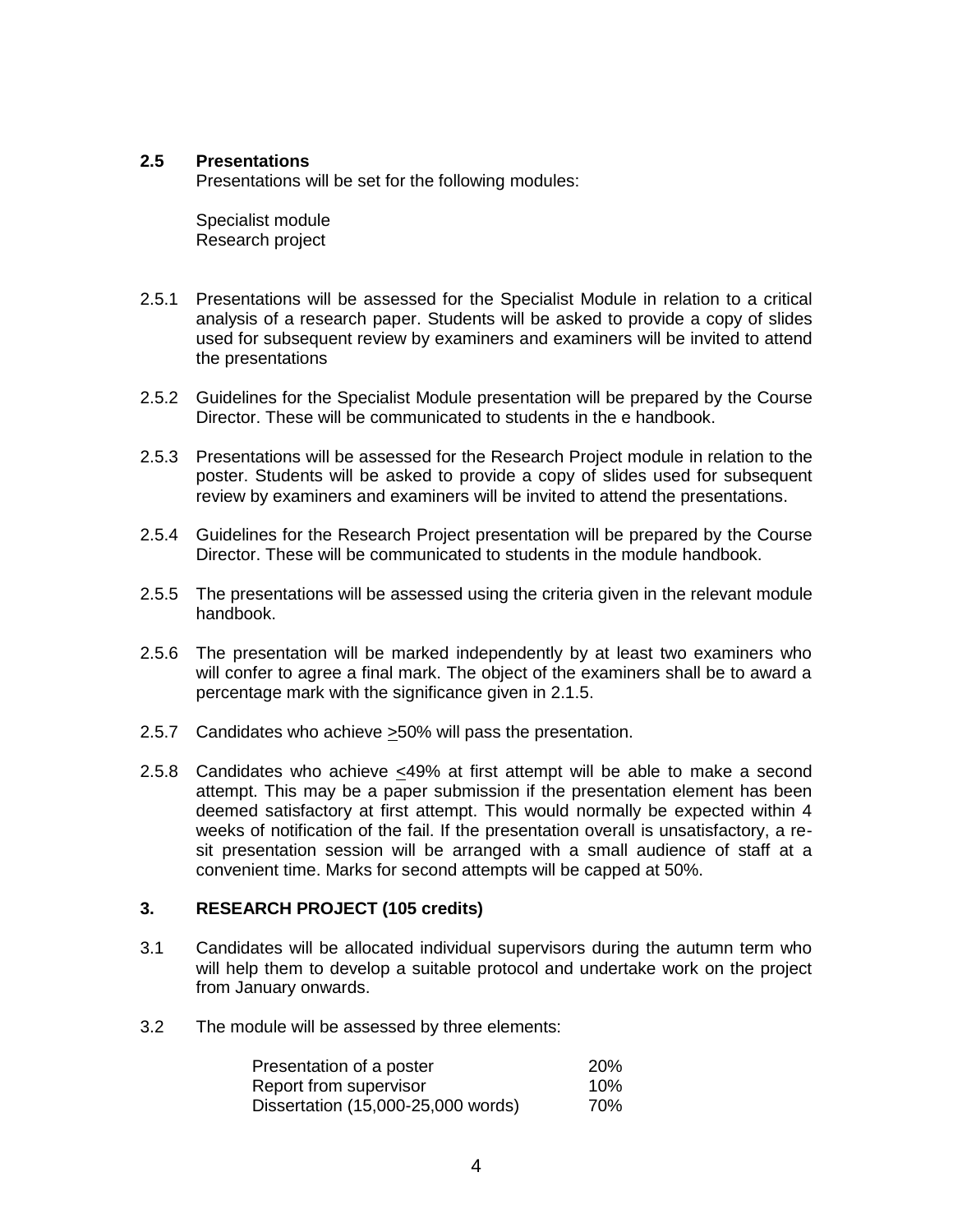- 3.3 Guidelines and marking criteria for the poster and dissertation will be given in the Research Project handbook.
- 3.4 Candidates will present their posters on the day specified in the Research Project handbook. All posters will be displayed at the beginning of the day but candidates will be given a timetabled slot in which to present their posters and answer questions from staff and students.
- 3.5 Posters and presentations will be marked independently by at least two examiners using the criteria given in the Research Project handbook and the process outlined in 2.1.6-2.1.8 above. Markers will allocate a mark out of 100 with the significance given in 2.1.5 above. The mark for the poster presentation will be multiplied by 0.2 for the purposes of assessing its contribution to the Research Project mark.
- 3.6 Dissertations will be marked independently by two examiners using criteria set by the Course Director. Markers will then confer to agree on a final mark for the dissertation. This will be a mark out of 100 with the significance given in 2.1.5. If, for any reason, markers cannot agree on a final mark, a third marker with relevant experience will be identified and asked to review the work. The final mark will then be allocated by the Board of Examiners after the dissertation has been reviewed by at least one visiting examiner.
- 3.7 Candidates who achieve a mark of >49.5% will be deemed to have passed the dissertation.
- 3.8 Where minor errors are identified (for example, in references, typographical errors or errors in one or two tables or figures), this pass may be agreed as subject to specific amendments (Sp.Am). In this case, candidates will normally be given four weeks in which to submit a corrected version of the dissertation before any pass mark is confirmed.
- 3.9 Candidates who are allocated a fail mark of 44.5-49.4% (deemed to be a borderline fail of the project) by the internal examiners, or where one marker has allocated a fail mark and/or no agreed mark has been determined will normally be expected to attend an oral examination. The oral examination will be conducted by one internal examiner (not the supervisor or either of the two internal markers) and one external examiner. The oral examiners may recommend that a borderline fail mark be confirmed, or that the mark may be raised to 50%, or determine a final dissertation mark in cases of dispute. Specific amendments may be required in order for any pass mark to be confirmed (see 3.8 above).
- 3.10 Candidates who achieve a mark of <44.5% (or 44.5-49.4% after an oral examination) at the first attempt will fail the dissertation and will normally be required to re-submit the following year. The Board of Examiners shall determine whether the dissertation may be re-written to address any shortcomings or whether a new project is required for the re-submission. The Board of Examiners may also determine who should act as supervisor for the re-submission. Marks for resubmissions will be capped and will be marked as outlined in 3.6-3.9 above.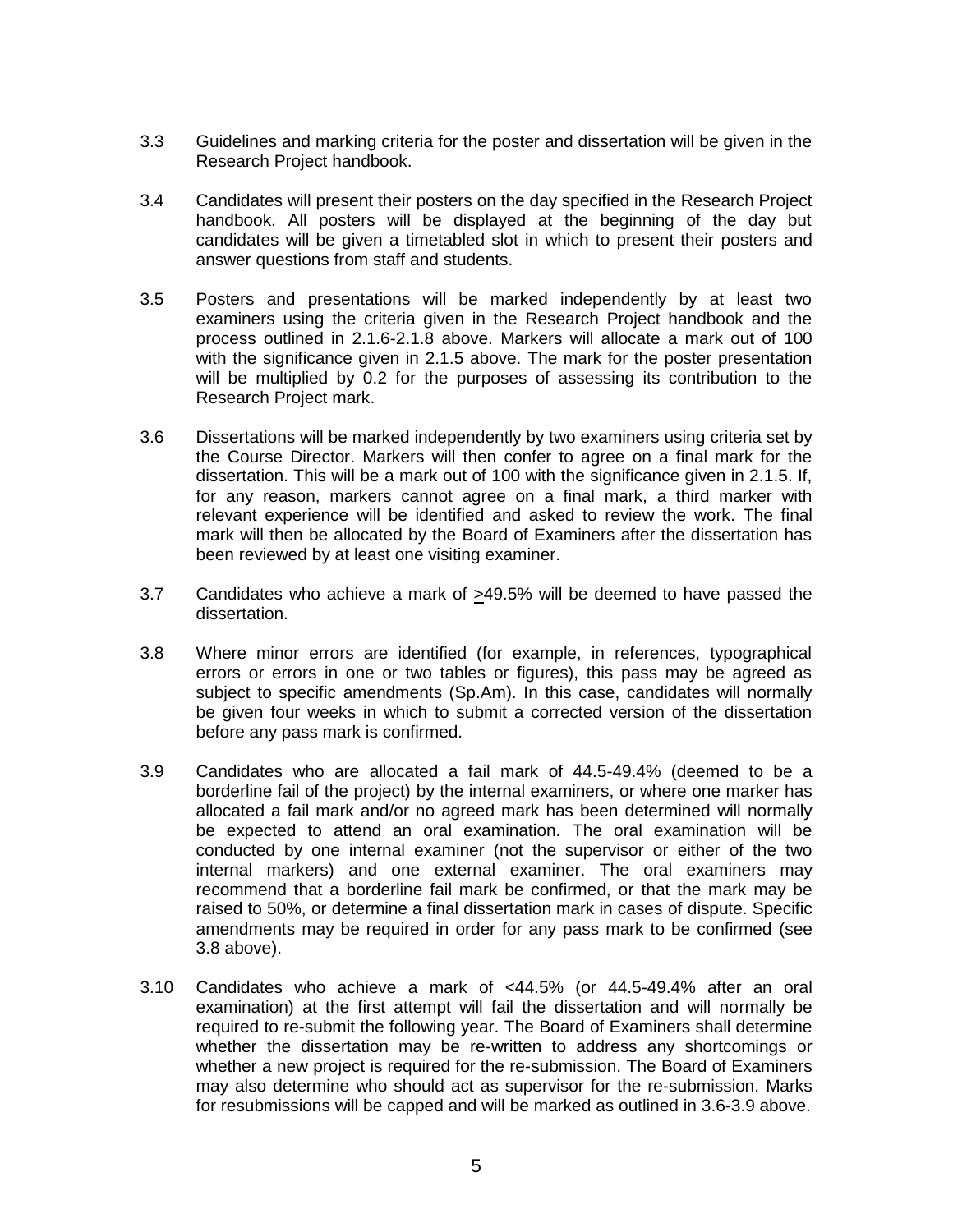- 3.11 The mark for the dissertation will be multiplied by 0.7 for the purposes of assessing its contribution to the Research Project mark.
- 3.12 The candidate's research project supervisor will be asked to complete a structured report on the candidate's research work during the course and to allocate a mark out of 100 with the significance given in 2.1.5 above. The mark for the supervisor's report will be multiplied by 0.1 for the purposes of assessing its contribution to the Research Project mark.
- 3.13 The weighted marks for the poster presentation, dissertation and supervisor's report (as outlined in 3.5, 3.11 and 3.12) will be added together to give the final mark for the Research Project module. Marks will be calculated to one decimal place, 0.05 being rounded up.
- 3.14. Candidates must pass the poster presentation and dissertation independently and achieve a mark of >49.5% as calculated in 3.13 to pass the Research Project module.
- 3.15 Candidates who fail either the poster presentation or the dissertation (taking into account second attempts) will fail the module and the degree but may be eligible for a Postgraduate Certificate if they have passed the Specialist module and other modules worth at least 60 credits.
- 3.16 The mark for the Research Project module will be multiplied by 7 for the purposes of determining its contribution to the final degree mark. Figures will be calculated to one decimal place, 0.05 being rounded up.

# **4. DETERMINATION OF FINAL DEGREE MARK**

- 4.1 Candidates are allowed two attempts at each assessed element except the supervisor's report.
- 4.2 The final percentage marks obtained for the 5 taught module assessments and the weighted Research Project mark (see 3.16 above) will be added together and divided by 12 to arrive at a Final Degree Mark. Marks will be calculated to one decimal place, 0.05 being rounded up.
- 4.3 Candidates who achieve a Final Degree Mark of 49.5-59.4% and pass the 5 taught modules (with an overall average mark of 49.5%, taking into consideration 2.1.10) and the Research Project will pass the degree.
- 4.4 Candidates who achieve a Final Degree Mark of 59.5-69.4% and pass the 5 taught modules (with an overall average mark of 49.5%, taking into consideration 2.1.10) and the Research Project will pass the degree with merit.
- 4.5 Candidates who achieve a Final Degree Mark of >69.5% and pass each of the 5 taught modules at first attempt and achieve a mark of at least 65% in the Research Project at first attempt will pass the degree with distinction.